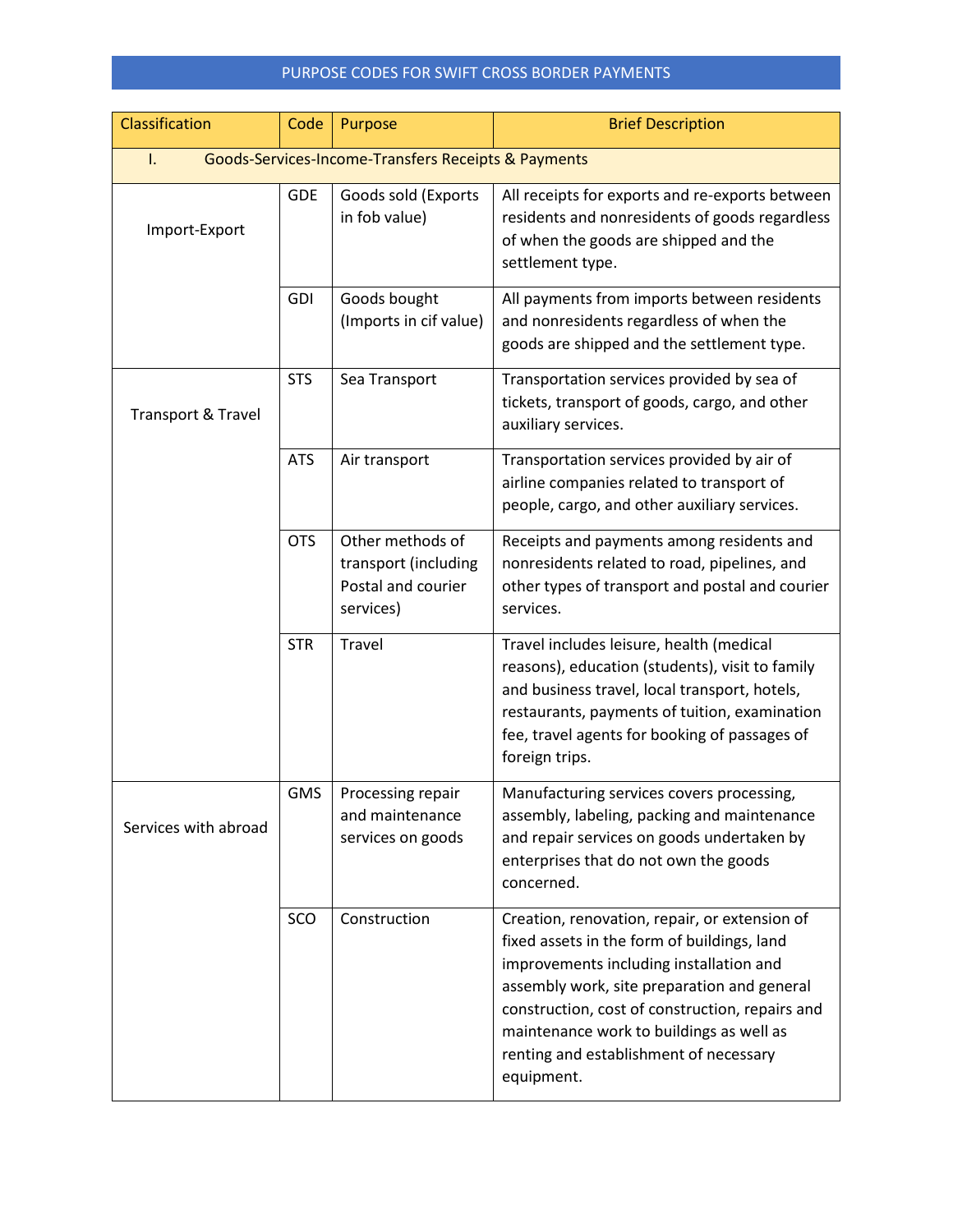| <b>INS</b> | <b>Insurance Services</b>                                    | Provision of various types of insurance to/from<br>non-residents and reinsurance regarding<br>goods, life, insurance, travel, reimbursement.                                                                                                                                                                                                                                       |  |  |
|------------|--------------------------------------------------------------|------------------------------------------------------------------------------------------------------------------------------------------------------------------------------------------------------------------------------------------------------------------------------------------------------------------------------------------------------------------------------------|--|--|
| <b>FIS</b> | <b>Financial Services</b>                                    | Explicit charges that require no special<br>calculation including fees for deposit-taking<br>and lending, fees for one-off guarantees, early<br>or late repayment fees or penalties, account<br>charges, fees related to letters of credit, credit<br>card services, commissions and charges related<br>to financial leasing, factoring, underwriting and<br>clearing of payments. |  |  |
| <b>IPC</b> | Charges for the use<br>of intellectual<br>property royalties | Recording of receipts or payments related to<br>charges for the use of proprietary rights such<br>as patents, trademarks, copyrights, know-how,<br>industrial processes and designs including<br>trade secrets and franchises.                                                                                                                                                     |  |  |
| <b>TCS</b> | Telecommunications<br>services                               | Telecommunications services encompass the<br>transmission of sound, images or other<br>information by telephone, telex, telegram,<br>radio and television cable and broadcasting,<br>satellite, electronic, mail, facsimile services,<br>including business network services,<br>teleconferencing and support services.                                                            |  |  |
| <b>ITS</b> | Computer services                                            | Computer services consist of hardware and/or<br>software-related services and data-processing<br>services.                                                                                                                                                                                                                                                                         |  |  |
| <b>IFS</b> | <b>Information services</b>                                  | Information services comprise news agency<br>services, database services both online and<br>through magnetic, optical or printed media<br>and web search portals.                                                                                                                                                                                                                  |  |  |
| <b>RDS</b> | Research and<br>development<br>services                      | Services that are associated with basic<br>research, applied research and experimental<br>development of new products and processes.                                                                                                                                                                                                                                               |  |  |
| <b>PMS</b> | Professional and<br>management<br>consulting services        | Includes legal services, accounting,<br>management consulting, managerial services<br>and public relations services, advertising,<br>market research and public opinion polling<br>services.                                                                                                                                                                                       |  |  |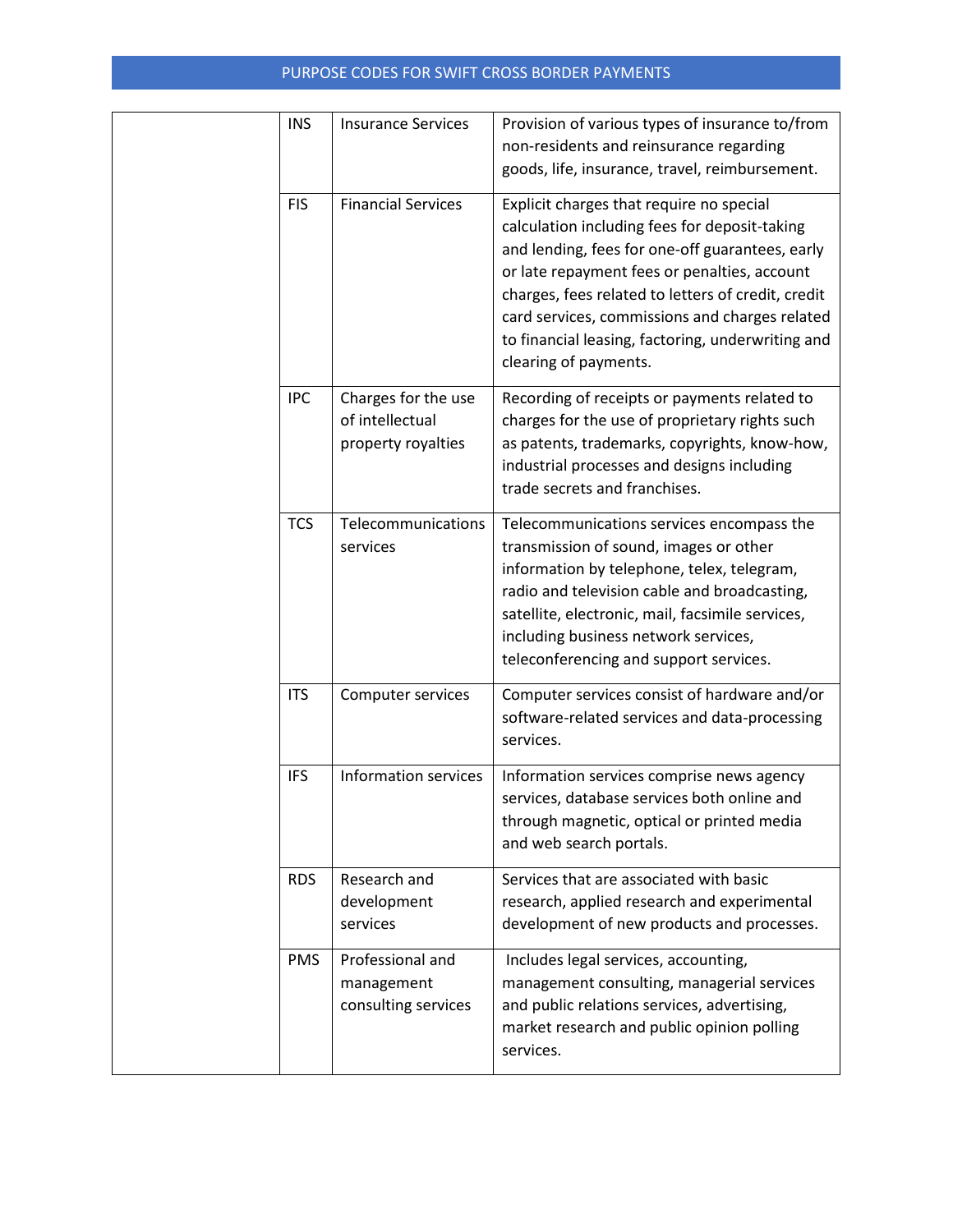| <b>TTS</b> | Technical, trade-<br>related and other<br>business services     | Includes architectural, engineering, scientific<br>and other technical services, waste treatment<br>and de-pollution, agricultural and mining<br>services, operating leasing services, trade-<br>related services, other business services not<br>included elsewhere. |
|------------|-----------------------------------------------------------------|-----------------------------------------------------------------------------------------------------------------------------------------------------------------------------------------------------------------------------------------------------------------------|
| <b>PRS</b> | Personal, cultural,<br>audiovisual and<br>recreational services | Personal, cultural and recreational services are<br>education services, health services, heritage<br>and recreational services and other personal<br>services.                                                                                                        |

| Classification                    | Code       | Purpose                               | <b>Brief Description</b>                                                                                                                                                                                                                                                                                 |
|-----------------------------------|------------|---------------------------------------|----------------------------------------------------------------------------------------------------------------------------------------------------------------------------------------------------------------------------------------------------------------------------------------------------------|
| Interest & Profits<br>with abroad | <b>IGD</b> | <b>Dividends</b><br>intragroup        | Includes receipts and payments on the form of<br>dividends to/from abroad that resident<br>investors receive from enterprises abroad to<br>which they participate with percentage more<br>than 10% at their share capital. If the exact<br>percentage is not known the intro-group would<br>be accepted. |
|                                   | <b>IID</b> | Interest on debt<br>intragroup        | Recording of interest as investment income on<br>external financial assets that resident investors<br>receive from enterprises abroad to which they<br>participate with percentage more than 10% at<br>their share capital. If the exact percentage is<br>not known the intro-group would be accepted.   |
|                                   | PIP        | Profits on Islamic<br>products        | According to Islamic banking definitions, for<br>example sukuks.                                                                                                                                                                                                                                         |
|                                   | <b>PRR</b> | Profits or rents on<br>real estate    | Rent covers income receivable for putting<br>natural resources at the disposal of a<br>nonresident institutional unit.                                                                                                                                                                                   |
|                                   | <b>DOE</b> | Dividends on equity<br>not Intragroup | Include receipts and payments in the form of<br>dividends to/from abroad that resident<br>investors receive from enterprises abroad to                                                                                                                                                                   |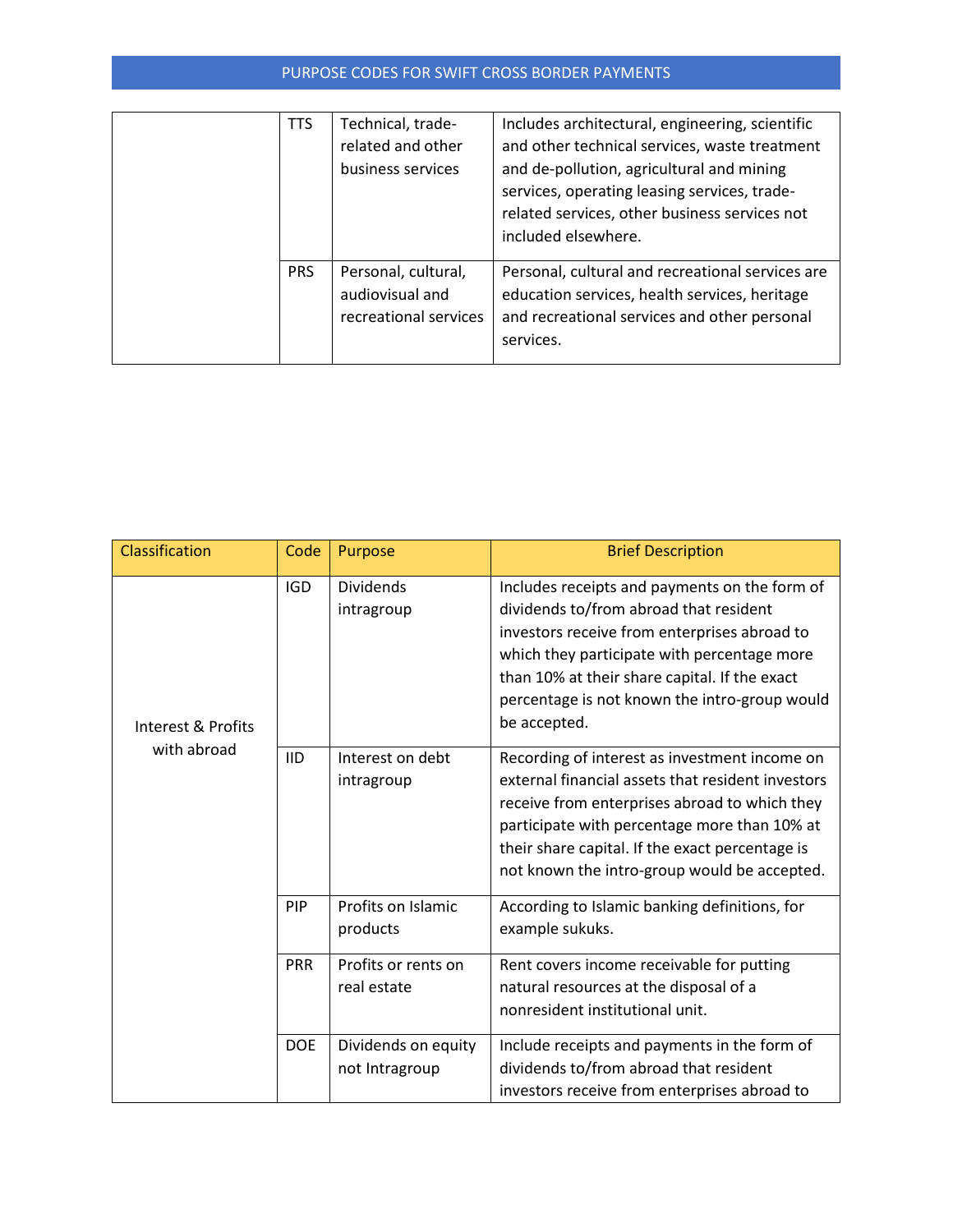|            |            |                                                                           | which they participate with percentage less<br>than 10% at their share capital or not in the<br>same group.                                                                                                                                                            |
|------------|------------|---------------------------------------------------------------------------|------------------------------------------------------------------------------------------------------------------------------------------------------------------------------------------------------------------------------------------------------------------------|
|            | <b>ISH</b> | Income on<br>investment funds<br>shares                                   | Investment income attributable to collective<br>investment fund shareholders, including<br>mutual funds and unit trusts.                                                                                                                                               |
|            | <b>ISL</b> | Interest on<br>securities more than<br>a year                             | Interest from residents that hold securities of<br>maturity more than a year issued by<br>nonresidents and the opposite.                                                                                                                                               |
|            | <b>ISS</b> | Interest on<br>securities less than a<br>year                             | Interest from residents that hold securities of<br>maturity less than a year issued by<br>nonresidents and the opposite.                                                                                                                                               |
|            | IOL        | Income on loans                                                           | Interest of loans between enterprises not<br>belonging to the same group.                                                                                                                                                                                              |
|            | <b>IOD</b> | Income on deposits                                                        | Receipts of income from financial institutions<br>nonresidents for the accounts of residents and<br>payments of the income from resident financial<br>institutions for accounts of nonresidents.                                                                       |
| Government | GOS        | Government goods<br>and services<br>embassies etc                         | Included are all transactions in both goods and<br>services by enclaves such as embassies,<br>consulates, military bases and international<br>organizations with residents in the economies<br>in which enclaves are located.                                          |
|            | <b>GRI</b> | Government related<br>income taxes,<br>tariffs, capital<br>transfers, etc | Receipts and payments of transfers from<br>Bahrain's government to and from<br>nonresidents related to taxes on products, on<br>income, wealth and capital gains, subsidies on<br>products, social contributions, social benefits,<br>investment grants and donations. |
| Personal   | <b>CHC</b> | Charitable<br>Contributions<br>(Charity and Aid)                          | Humanitarian aid, military assistance,<br>contributions to international organization<br>apart from loans, in cash or in kind, between<br>the governments of different countries or<br>between governments and international<br>organizations.                         |
|            | FAM        | <b>Family Support</b><br>(Workers'<br>remittances)                        | Personal transfers by migrants' resident<br>households to or from nonresident households.                                                                                                                                                                              |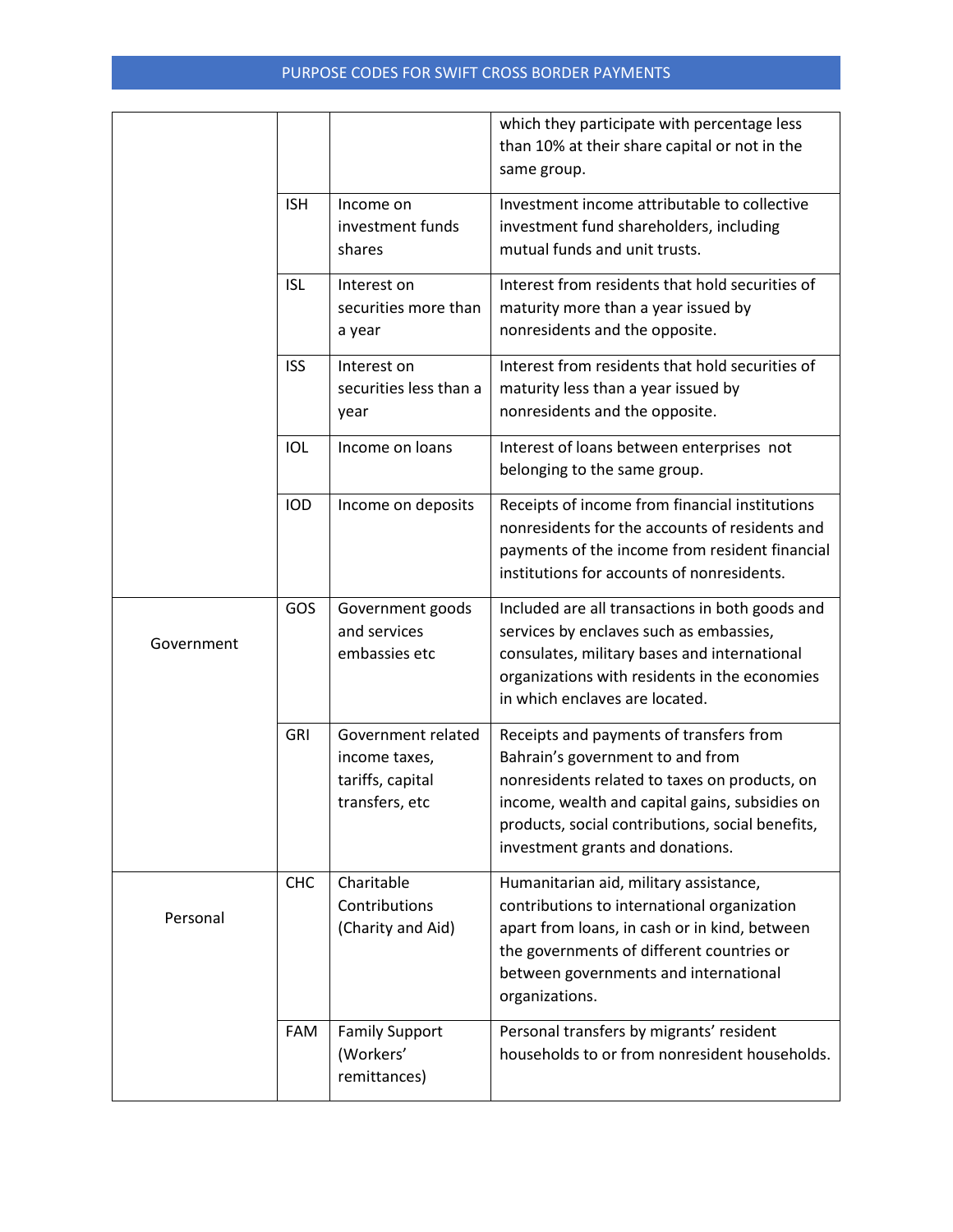|  | SAL        | Salary<br>(Compensation of<br>employees)                    | Remuneration payable by resident enterprises<br>to nonresident employees in return for work<br>done by the latter during the accounting<br>period. |
|--|------------|-------------------------------------------------------------|----------------------------------------------------------------------------------------------------------------------------------------------------|
|  | <b>PPA</b> | Purchase of real<br>estate abroad from<br>residents         | The fair value of real estate purchased by<br>residents abroad or its liquidation.                                                                 |
|  | PPL        | Purchase of real<br>estate in Bahrain<br>from non-residents | The fair value of real estate purchased by<br>nonresidents in Bahrain or its liquidation.                                                          |

| Classification                                                                                                  | Code       | Purpose                                                                                                                                                                                                                                                                   | <b>Brief Description</b>                                                                                                                                                                                                                                                                                  |
|-----------------------------------------------------------------------------------------------------------------|------------|---------------------------------------------------------------------------------------------------------------------------------------------------------------------------------------------------------------------------------------------------------------------------|-----------------------------------------------------------------------------------------------------------------------------------------------------------------------------------------------------------------------------------------------------------------------------------------------------------|
| II. Assets                                                                                                      |            |                                                                                                                                                                                                                                                                           |                                                                                                                                                                                                                                                                                                           |
| FDI flows- Acquisition<br>and liquidation by<br>residents of equity &<br>securities abroad<br>(above 10% share) | <b>CEA</b> | Equity and<br>Investment fund<br>shares for the<br>establishment of<br>new company from<br>residents abroad,<br>equity of merger or<br>acquisition of<br>companies abroad<br>from residents and<br>participation to<br>capital increase of<br>related companies<br>abroad | Establishment of branch or company abroad,<br>acquisition of an existing entity, purchase or<br>sale of additional shares with percentage 10%<br>of its capital or above abroad or liquidation of<br>a previous investment. If the exact percentage<br>is not known the intra-group would be<br>accepted. |
|                                                                                                                 | <b>DSF</b> | Debt instruments<br>Intragroup foreign<br>securities                                                                                                                                                                                                                      | Bonds that a direct investor resident gives to<br>its direct investment enterprise abroad or their<br>repayments and a nonresident direct                                                                                                                                                                 |
|                                                                                                                 |            |                                                                                                                                                                                                                                                                           | investment enterprise is giving to a resident<br>direct investor or their repayments. If the exact                                                                                                                                                                                                        |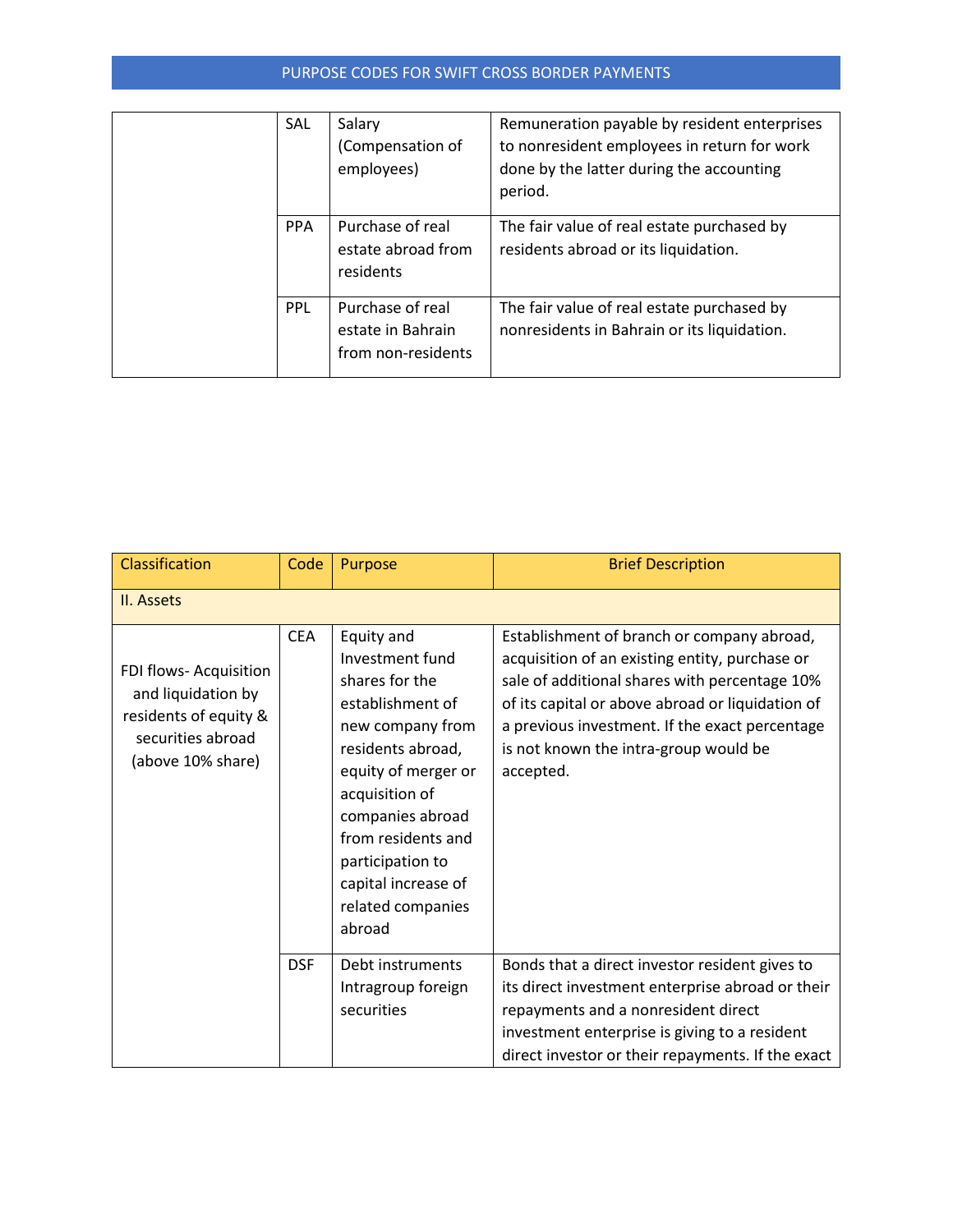|                                                                                                                                     |            |                                                                                                       | percentage of above 10% participation is not<br>known the intra-group would be accepted.                                                                                                                                                                                                                                                              |
|-------------------------------------------------------------------------------------------------------------------------------------|------------|-------------------------------------------------------------------------------------------------------|-------------------------------------------------------------------------------------------------------------------------------------------------------------------------------------------------------------------------------------------------------------------------------------------------------------------------------------------------------|
|                                                                                                                                     | <b>REL</b> | Reverse equity<br>share in Bahrain                                                                    | Reverse share participation(from a company<br>abroad in which a Bahrain company has<br>previously invested at least 10% share) below<br>10% to the share capital of the resident direct<br>investor or its liquidation.                                                                                                                               |
|                                                                                                                                     | <b>RDL</b> | Reverse debt<br>instruments in<br>Bahrain                                                             | Bonds, loans from a company abroad in which<br>a Bahrain company has previously invested at<br>least 10% share to its resident direct investor<br>or their repayments.                                                                                                                                                                                |
| Portfolio investment<br>flows- Acquisition<br>and liquidation by<br>residents of equity &<br>securities abroad<br>(below 10% share) | <b>FSA</b> | Equity other than<br>investment fund<br>shares in not related<br>companies abroad                     | Purchases or shares in equity from residents to<br>shares of nonresidents companies with<br>participation rate less than 10% or not related<br>companies that do not belong to the same<br>corporate group if the percentage is not<br>known.                                                                                                         |
|                                                                                                                                     | <b>FIA</b> | Investment fund<br>shares foreign                                                                     | Collective investment undertakings through<br>which investors pool funds for investment in<br>financial or nonfinancial assets such as mutual<br>funds or unit trusts.                                                                                                                                                                                |
|                                                                                                                                     | <b>DSA</b> | Purchases and sales<br>of foreign debt<br>securities in not<br>related companies-<br>Less than a year | Securities issued by nonresidents for example<br>bonds, treasury bills, commercial papers,<br>bankers' acceptance traded in organized<br>markets at market prices with maturity less<br>than a year in companies with capital<br>participation less than 10% or that do not<br>belong to the same corporate group if the<br>percentage is not known.  |
|                                                                                                                                     | <b>DLA</b> | Purchases and sales<br>of foreign debt<br>securities in not<br>related companies-<br>More than a year | Securities issued by nonresidents for example<br>bonds, treasury bills, commercial papers,<br>bankers' acceptances traded in organized<br>markets at market prices with maturity more<br>than a year in companies with capital<br>participation less than 10% or that do not<br>belong to the same corporate group if the<br>percentage is not known. |
|                                                                                                                                     | <b>FDA</b> | <b>Financial derivatives</b><br>foreign                                                               | Transactions of residents to financial<br>derivatives of nonresidents according to the<br>gain or loss (margin) that occurs at the                                                                                                                                                                                                                    |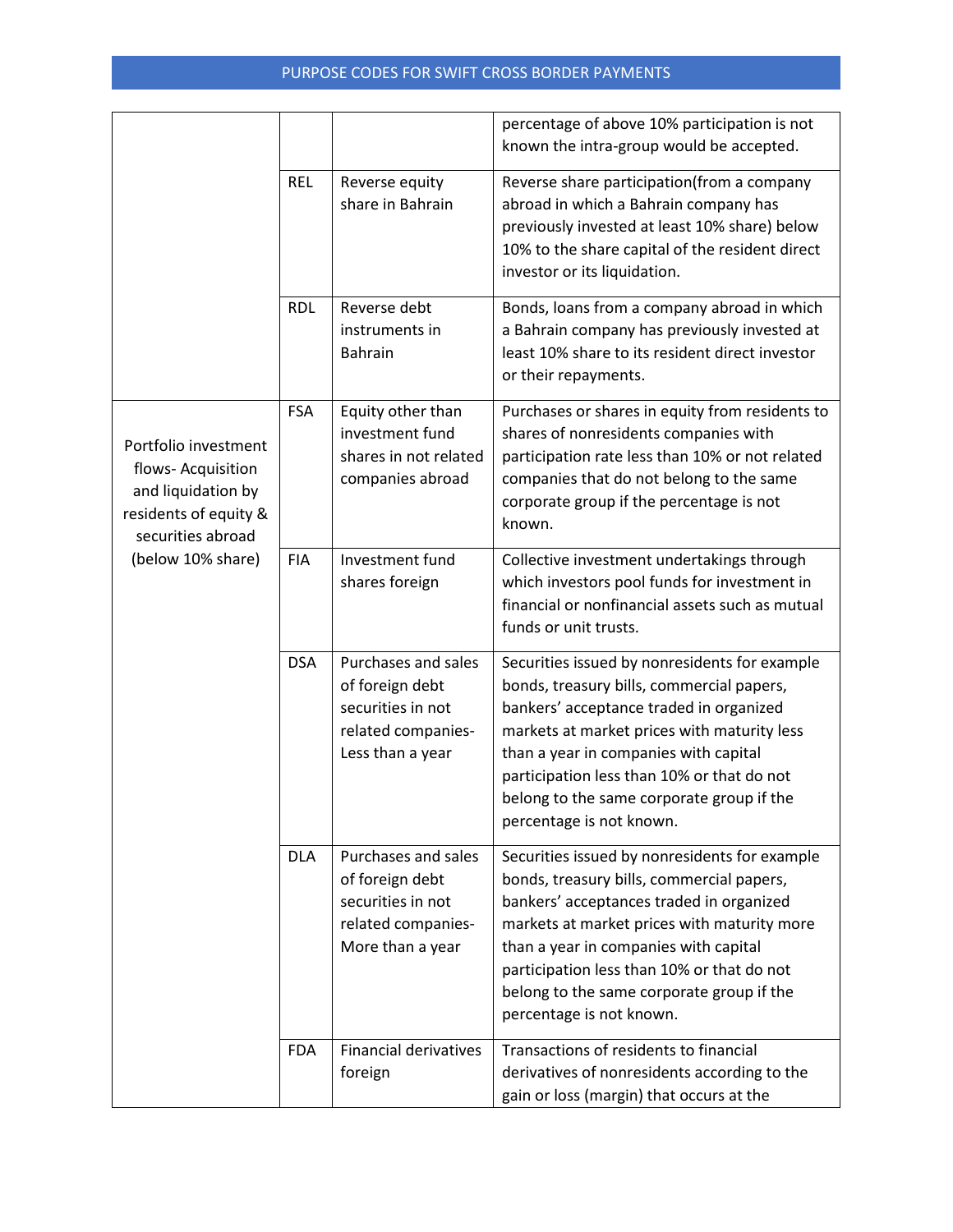|                                                                                   |            |                                                                                          | settlement of the title and not the underlying<br>instrument.                                                                                                                                                                                                                                                                                                                                        |
|-----------------------------------------------------------------------------------|------------|------------------------------------------------------------------------------------------|------------------------------------------------------------------------------------------------------------------------------------------------------------------------------------------------------------------------------------------------------------------------------------------------------------------------------------------------------------------------------------------------------|
| Lending-repayments<br>and transfers by<br>residents of loans &<br>deposits abroad | <b>DLF</b> | Debt Instruments<br>Intragroup loans,<br>deposits foreign<br>(above 10% share)           | Loans and credit that a direct investor resident<br>gives to its direct investment enterprise abroad<br>or their repayments and nonresident direct<br>investment enterprise is giving to a resident<br>direct investor or their repayments (within<br>financial institutions are excluded). If the exact<br>percentage of above 10% participation is not<br>known the intra-group would be accepted. |
|                                                                                   | AFA        | Receipts or<br>payments from<br>personal residents<br>bank account or<br>deposits abroad | All inward or outward flows by residents from<br>accounts held with banks abroad.                                                                                                                                                                                                                                                                                                                    |
|                                                                                   | <b>SLA</b> | Loans-Drawings or<br>Repayments on<br>loans extended to<br>nonresidents-Short-<br>term   | All drawings or repayments on loans extended<br>to nonresidents with duration less than a year<br>in companies with capital participation less<br>than 10% or that do not belong to the same<br>corporate group if the percentage is not<br>known.                                                                                                                                                   |
|                                                                                   | <b>LLA</b> | Loans-Drawings or<br>Repayments on<br>loans extended to<br>nonresidents-Long-<br>term    | All drawings or repayments on loans extended<br>to nonresidents with duration more than a<br>year in companies with capital participation<br>more than 10% or that do not belong to the<br>same corporate group if the percentage is not<br>known.                                                                                                                                                   |
|                                                                                   | LEA        | Leasing abroad                                                                           | Financial leases that is leasing agreement of a<br>nonresident with a resident.                                                                                                                                                                                                                                                                                                                      |
|                                                                                   | <b>RFS</b> | Repos on foreign<br>securities                                                           | Repurchase agreements on securities issued by<br>nonresidents.                                                                                                                                                                                                                                                                                                                                       |
|                                                                                   | <b>TCR</b> | Trade credits and<br>advances receivable                                                 | Extension of credit by the suppliers of goods<br>and services to their customers and advances<br>for work that is in progress or is yet to be<br>undertaken, in the form of prepayment by<br>customers for goods and services not yet<br>provided.                                                                                                                                                   |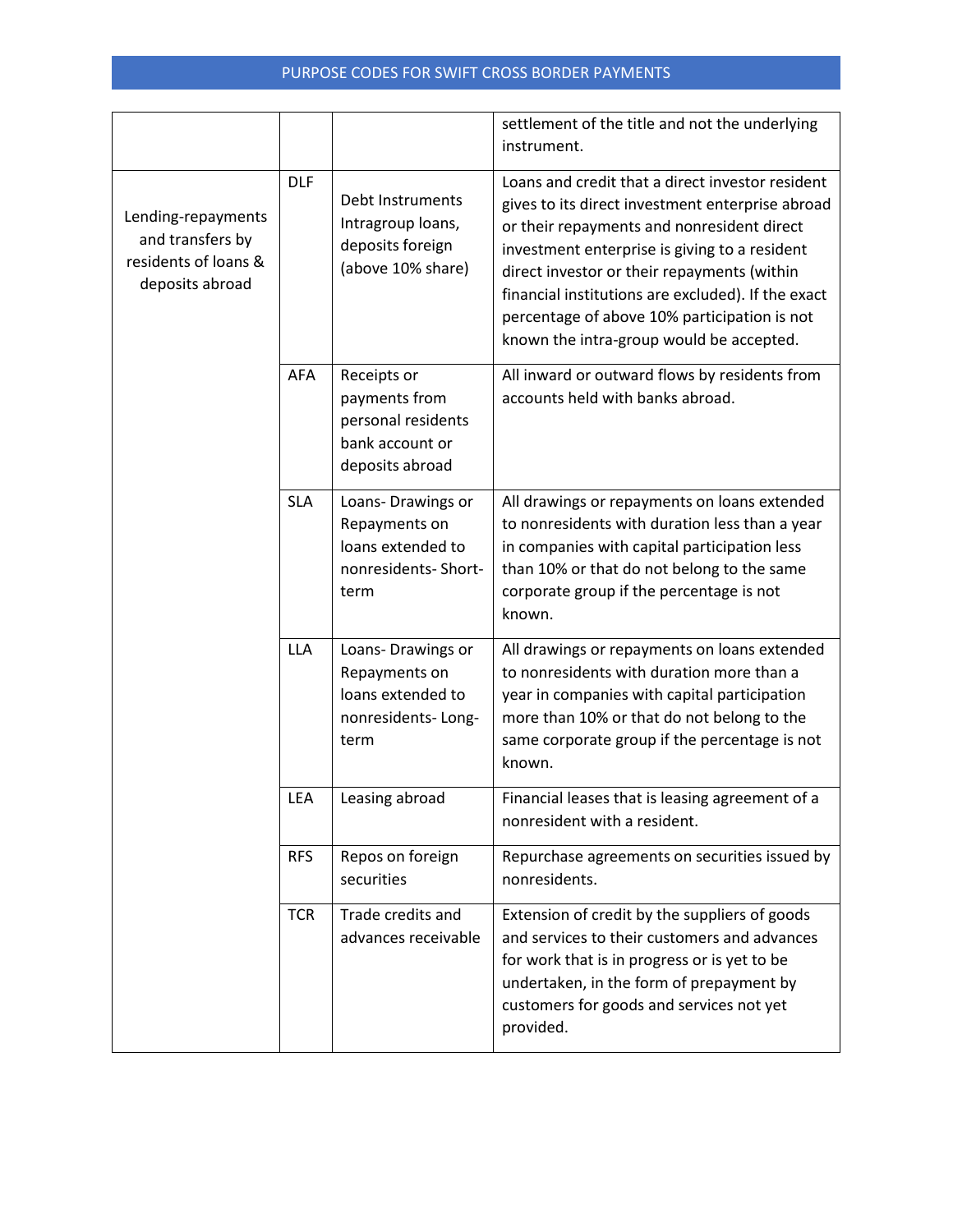| Classification                                                                                                           | Code       | Purpose                                                                                                                                                                                                                                                                                                                     | <b>Brief Description</b>                                                                                                                                                                                                                                                                                                                                                                                                                                                       |  |  |  |
|--------------------------------------------------------------------------------------------------------------------------|------------|-----------------------------------------------------------------------------------------------------------------------------------------------------------------------------------------------------------------------------------------------------------------------------------------------------------------------------|--------------------------------------------------------------------------------------------------------------------------------------------------------------------------------------------------------------------------------------------------------------------------------------------------------------------------------------------------------------------------------------------------------------------------------------------------------------------------------|--|--|--|
| III. Liabilities                                                                                                         |            |                                                                                                                                                                                                                                                                                                                             |                                                                                                                                                                                                                                                                                                                                                                                                                                                                                |  |  |  |
| FDI flows- Acquisition<br>and liquidation by<br>residents of equity<br>and securities in<br>Bahrain (above 10%<br>share) | <b>CEL</b> | Equity and<br>Investment fund<br>shares for the<br>establishment of<br>new company in<br>Bahrain from non-<br>residents, equity of<br>merger or<br>acquisition of<br>companies in<br>Bahrain from non-<br>residents and<br>participation to<br>capital increase of<br>related companies<br>from non-residents<br>in Bahrain | Establishment of branch or other legal entity in<br>Bahrain from direct investor nonresident or<br>disinvestment. Share relationship above 10%.<br>Acquisition of an existing entity with<br>percentage 10% of its capital or above in<br>Bahrain from a nonresident direct investor or<br>liquidation of a previous investment. Purchase<br>or sale of additional shares on a direct<br>investment enterprise resident in Bahrain or<br>liquidation of a previous investment. |  |  |  |
|                                                                                                                          | <b>LDS</b> | Debt instruments<br>intragroup securities<br>in Bahrain                                                                                                                                                                                                                                                                     | Bonds that a direct investor nonresident gives<br>to its direct investment enterprise in Bahrain<br>or their repayments and a resident direct<br>investment enterprise is giving to a<br>nonresident direct investor or their<br>repayments. If the exact percentage of above<br>10% participation is not known the intra-group<br>would be accepted.                                                                                                                          |  |  |  |
|                                                                                                                          | <b>REA</b> | Reverse equity<br>share abroad                                                                                                                                                                                                                                                                                              | Reverse share participation (from a company<br>in Bahrain in which a foreign company has<br>previously invested at least 10% share) below<br>10% to the share capital of the nonresident<br>direct investor or its liquidation.                                                                                                                                                                                                                                                |  |  |  |
|                                                                                                                          | <b>RDA</b> | Reverse debt<br>instruments abroad                                                                                                                                                                                                                                                                                          | Bonds, loans from a company in Bahrain in<br>which a foreign company has previously<br>invested at least 10% share to its nonresident<br>direct investor or their repayments.                                                                                                                                                                                                                                                                                                  |  |  |  |
| Portfolio investment<br>flows- Acquisition                                                                               | <b>FSL</b> | Equity other than<br>investment fund<br>shares in not related                                                                                                                                                                                                                                                               | Purchases or shares in equity by nonresidents<br>of shares in resident companies with<br>participation rate less than 10% or not related<br>companies that do not belong to the same                                                                                                                                                                                                                                                                                           |  |  |  |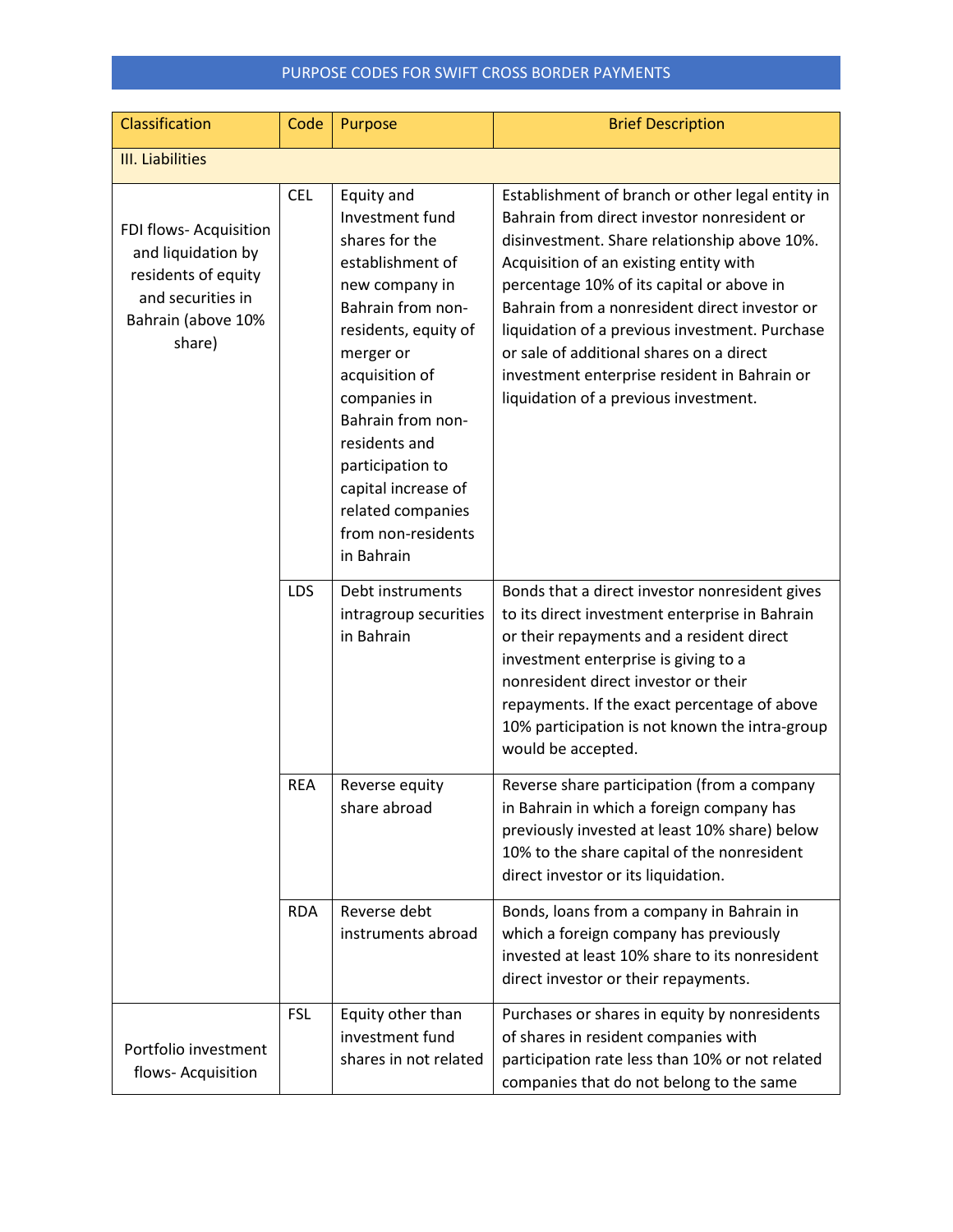| and liquidation by                                                                         |            | companies in                                                                                                 | corporate group if the percentage is not                                                                                                                                                                                                                                                                                                                                                                         |
|--------------------------------------------------------------------------------------------|------------|--------------------------------------------------------------------------------------------------------------|------------------------------------------------------------------------------------------------------------------------------------------------------------------------------------------------------------------------------------------------------------------------------------------------------------------------------------------------------------------------------------------------------------------|
| residents of equity &                                                                      |            | <b>Bahrain</b>                                                                                               | known.                                                                                                                                                                                                                                                                                                                                                                                                           |
| securities in Bahrain<br>(below 10% share)                                                 | <b>FIL</b> | Investment fund<br>shares in Bahrain                                                                         | Collective investment undertakings through<br>which investors pool funds for investment in<br>financial or nonfinancial assets such as mutual<br>funds or unit trusts.                                                                                                                                                                                                                                           |
|                                                                                            | <b>DSL</b> | Purchases and sales<br>of securities issued<br>by residents in not<br>related companies-<br>Less than a year | Securities issued by residents for example<br>bonds, treasury bills, commercial papers,<br>bankers' acceptance traded in organized<br>markets at market prices with maturity less<br>than a year in companies with capital<br>participation less than 10% or that do not<br>belong to the same corporate group if the<br>percentage is not known.                                                                |
|                                                                                            | <b>DLL</b> | Purchases and sales<br>of securities issued<br>by residents in not<br>related companies-<br>More than a year | Securities issued by residents for example<br>bonds, treasury bills, commercial papers,<br>bankers' acceptances traded in organized<br>markets at market prices with maturity more<br>than a year in companies with capital<br>participation less than 10% or that do not<br>belong to the same corporate group if the<br>percentage is not known.                                                               |
|                                                                                            | <b>FDL</b> | <b>Financial derivatives</b><br>in Bahrain                                                                   | Transactions of nonresidents to financial<br>derivatives of residents according to the gain<br>or loss (margin) that that occurs at the<br>settlement of the title and not the underlying<br>instrument.                                                                                                                                                                                                         |
| Lending-repayments<br>and transfers by non-<br>residents of loans &<br>deposits in Bahrain | <b>LDL</b> | Debt Instruments<br>Intragroup loans,<br>deposits in Bahrain<br>(above 10% share)                            | Loans and credit that a direct investor<br>nonresident gives to its direct investment<br>enterprise in Bahrain or their repayments and<br>a resident direct investment enterprise is<br>giving to a nonresident direct investor or their<br>repayments (within financial institutions are<br>excluded). If the exact percentage of above<br>10% participation is not known the intra-group<br>would be accepted. |
|                                                                                            | AFL        | Receipts or<br>payments from<br>personal                                                                     | All inward or outward flows by nonresidents<br>from accounts held with banks in Bahrain.                                                                                                                                                                                                                                                                                                                         |